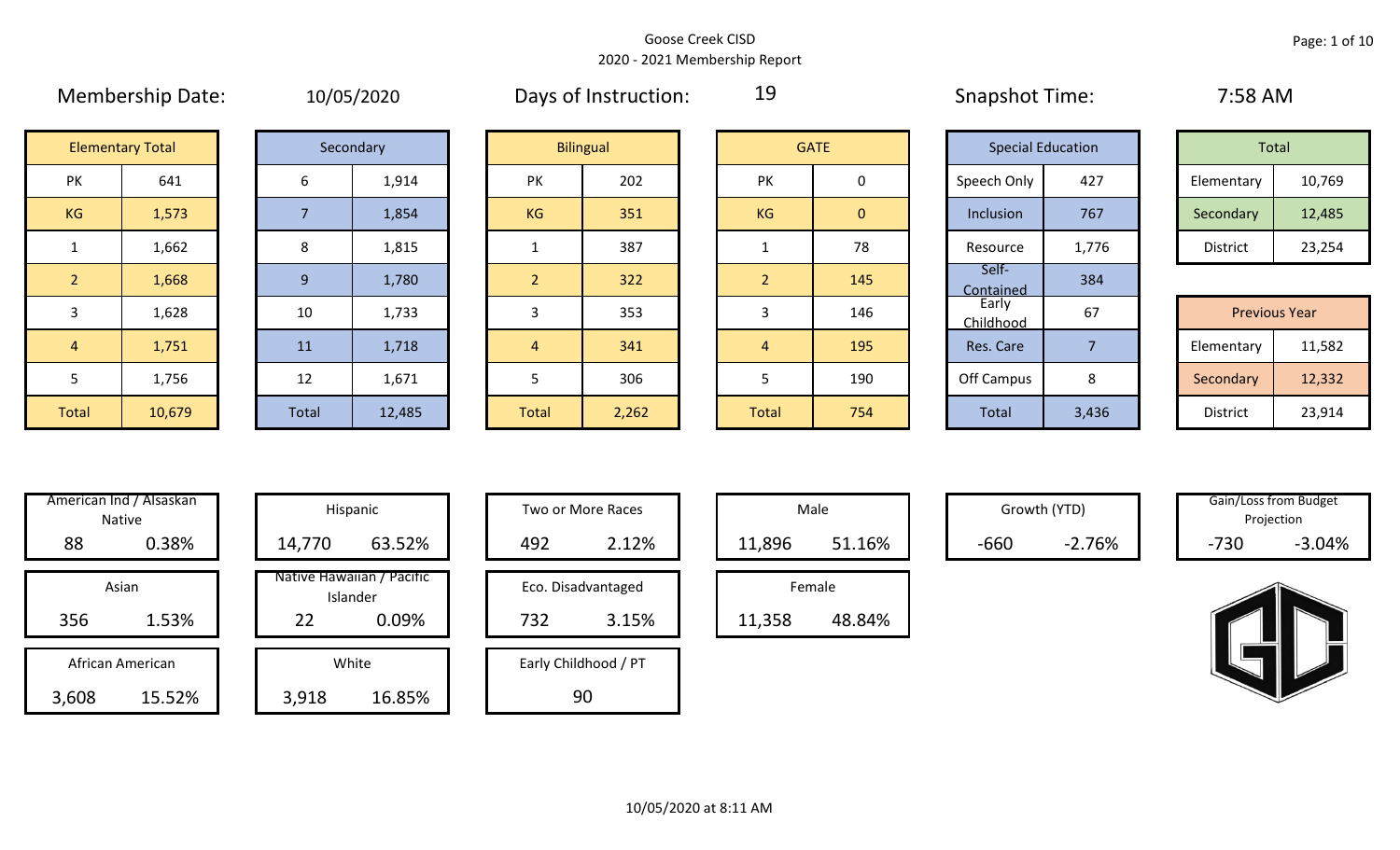| PK<br>10/05/2020<br>Date |                        | KG             |                |             |                |                | $\mathcal{P}$  |                |                | 3              |                   |                | 4                       |                |                | 5                       |       |                | Campus Totals | Early | Spec.        | Total    | $19 - 20$ | $20 - 21$ | Capacity |            |     |
|--------------------------|------------------------|----------------|----------------|-------------|----------------|----------------|----------------|----------------|----------------|----------------|-------------------|----------------|-------------------------|----------------|----------------|-------------------------|-------|----------------|---------------|-------|--------------|----------|-----------|-----------|----------|------------|-----|
|                          |                        | GenEd BilEd    |                | GenEd BilEd |                | GenEd BilEd    |                | GenEd          | <b>BilEd</b>   |                | Total GenEd BilEd |                |                         | Total GenEd    | <b>BilEd</b>   | <b>Total</b>            | GenEd | <b>BilEd</b>   | <b>Total</b>  | GenEd | <b>BilEd</b> | Child    | Prog      |           |          | Projection |     |
|                          | Teachers               | $\overline{2}$ | 1              | 4           |                | 4              | $\overline{2}$ | 4              | $\overline{2}$ | 6              | 4                 | $\overline{2}$ | 6                       | 4              | $\overline{2}$ | 6                       |       | $\mathbf{1}$   | 5             | 26    | 12           |          |           |           |          |            |     |
| Alamo                    | Students               | 26             | 14             | 72          | 25             | 78             | 24             | 77             | 23             | 100            | 92                | 21             | 113                     | 85             | 21             | 106                     | 81    | 18             | 99            |       |              | 0        | 49        | 706       | 783      | 773        | 850 |
|                          | <b>Available Seats</b> | 18             | 8              | 16          | 19             | 10             | 20             | 11             | 21             | 32             | $-4$              | 23             | 19                      | 3              | 23             | 26                      | 19    | $\overline{7}$ | 26            | 511   | 146          |          |           |           |          |            |     |
|                          | Teachers               | $\overline{2}$ | 1              | 3           | $\overline{2}$ | $\overline{3}$ | $2^{\circ}$    | $\overline{3}$ | $2^{\circ}$    | 5              | $\overline{3}$    | $\overline{2}$ | 5                       | $\overline{3}$ | $\overline{2}$ | 5.                      | 3     | $\overline{2}$ | 5.            | 20    | 13           |          |           |           |          |            |     |
| Ashbel<br>Smith          | Students               | 30             | 20             | 52          | 22             | 62             | 29             | 72             | 25             | 97             | 67                | 33             | 100                     | 73             | 26             | 99                      | 64    | 33             | 97            |       |              | 0        | 32        | 640       | 708      | 660        | 924 |
|                          | <b>Available Seats</b> | 14             | $\overline{2}$ | 14          | 22             | $\overline{4}$ | 15             | -6             | 19             | 13             | $-1$              | 11             | 10                      | $-7$           | 18             | 11                      | 11    | 17             | 28            | 420   | 188          |          |           |           |          |            |     |
|                          | Teachers               | 1              | 1              | 4           | 2              | 4              | $\overline{2}$ | 4              | $\overline{2}$ | 6              | 4                 | 2              | 6                       | 5              | $\overline{2}$ | $\overline{\mathbf{z}}$ | 4     | 1              | 5             | 26    | 12           |          |           |           |          |            |     |
| Austin                   | Students               | 21             | 10             | 68          | 32             | 75             | 28             | 88             | 27             | 115            | 72                | 34             | 106                     | 107            | 34             | 141                     | 88    | 32             | 120           |       |              | 0        | 9         | 725       | 769      | 772        | 814 |
|                          | <b>Available Seats</b> | 1              | 12             | 20          | 12             | 13             | 16             | 0              | 17             | 17             | 16                | 10             | 26                      | $\mathbf{3}$   | 10             | 13                      | 12    | $-7$           | 5             | 519   | 197          |          |           |           |          |            |     |
|                          | Teachers               | $\overline{2}$ | 1              | 5           | $2^{\circ}$    | 5              | $\overline{2}$ | 5              | $\mathbf{1}$   | 6              | $\overline{4}$    | $\overline{2}$ | 6                       | 6              | 1              | $\overline{7}$          | 5     | $\mathbf{1}$   | 6             | 32    | 10           |          |           |           |          |            |     |
| <b>Banuelos</b>          | Students               | 34             | 14             | 111         | 20             | 108            | 29             | 101            | 18             | 119            | 93                | 25             | 118                     | 120            | 17             | 137                     | 105   | 17             | 122           |       |              | 0        | 10        | 822       | 881      | 833        | 850 |
|                          | <b>Available Seats</b> | 10             | 8              | $-1$        | 24             | $\overline{2}$ | 15             | 9              | $\overline{4}$ | 13             | $-5$              | 19             | 14                      | 12             | 5              | 17                      | 20    | 8              | 28            | 672   | 140          |          |           |           |          |            |     |
|                          | Teachers               | $\overline{2}$ | 1              | 5           | 1              | 5              | $\mathbf{1}$   | 4              | $\mathbf{1}$   | 5              | 5                 | $\overline{2}$ | $\overline{\mathbf{z}}$ | 5              | $\overline{2}$ | $\overline{\mathbf{z}}$ | 5     | $\mathbf{1}$   | 6             | 31    | 9            |          |           |           |          |            |     |
| Bowie                    | Students               | 31             | 11             | 91          | 20             | 86             | 25             | 89             | 20             | 109            | 86                | 24             | 110                     | 100            | 21             | 121                     | 115   | $\overline{7}$ | 122           |       |              | 0        | 24        | 750       | 832      | 783        | 880 |
|                          | <b>Available Seats</b> | 13             | 11             | 19          | 2              | 24             | $-3$           | -1             | $\overline{2}$ | -1             | 24                | 20             | 44                      | 10             | 23             | 33                      | 10    | 18             | 28            | 598   | 128          |          |           |           |          |            |     |
|                          | Teachers               | $\overline{2}$ | 1              | 3           | $\overline{2}$ | 4              | $\overline{2}$ | 4              | $\mathbf{1}$   | 5              | 4                 | 1              | 5                       | $\overline{4}$ | 1              | 5                       | 4     | $\overline{2}$ | 6             | 25    | 10           |          |           |           |          |            |     |
| Carver                   | Students               | 25             | 8              | 54          | 37             | 70             | 41             | 69             | 26             | 95             | 77                | 27             | 104                     | 73             | 18             | 91                      | 79    | 28             | 107           |       |              | 0        | 14        | 646       | 735      | 723        | 836 |
|                          | <b>Available Seats</b> | 19             | 14             | 12          | $\overline{7}$ | 18             | $\mathbf{3}$   | 19             | $-4$           | -1             | 11                | $-5$           | 6                       | 15             | $\overline{4}$ | 19                      | 21    | 22             | 43            | 447   | 185          |          |           |           |          |            |     |
|                          | Teachers               | $\overline{2}$ | 1              | 5           | 0              | 6              | 0              | 6              | $\mathbf 0$    | 6              | 5                 | 0              | 5                       | 6              | 0              | 6                       | 5     | $\mathbf 0$    | 5             | 35    | $\mathbf{1}$ |          |           |           |          |            |     |
| Clark                    | Students               | 23             | 10             | 94          | 0              | 114            | 0              | 111            | 0              | 111            | 87                | 0              | 87                      | 122            | 0              | 122                     | 132   | 0              | 132           |       |              |          | 27        | 721       | 714      | 708        | 850 |
|                          | <b>Available Seats</b> | 21             | 12             | 16          | $\mathbf 0$    | 18             | 0              | 21             | $\mathbf 0$    | 21             | 23                | 0              | 23                      | 10             | 0              | 10                      | $-7$  | $\mathbf 0$    | $-7$          | 683   | 10           |          |           |           |          |            |     |
|                          | Teachers               | $\mathbf{1}$   | 1              | 4           | $\overline{2}$ | $\overline{3}$ | $\overline{2}$ | 5              | $\overline{2}$ | $\overline{7}$ | $\overline{4}$    | 1              | 5                       | $\overline{4}$ | $\mathbf{1}$   | 5                       | 5     | $\mathbf{1}$   | 6             | 26    | 10           |          |           |           |          |            |     |
| Crockett                 | Students               | 15             | 13             | 76          | 32             | 64             | 22             | 84             | 26             | 110            | 77                | 10             | 87                      | 77             | 21             | 98                      | 99    | 22             | 121           |       |              | $\Omega$ | 10        | 648       | 704      | 695        | 638 |
|                          | <b>Available Seats</b> | $\overline{7}$ | 9              | 12          | 12             | $\overline{2}$ | 22             | 26             | 18             | 44             | 11                | 12             | 23                      | 11             | $\mathbf{1}$   | 12                      | 26    | $\overline{3}$ | 29            | 492   | 146          |          |           |           |          |            |     |
|                          | Teachers               | $\overline{2}$ | $\mathbf{1}$   | 4           |                | $\overline{4}$ | 1              | 4              | $\mathbf{1}$   | 5              | 4                 | 1              | 5                       | 5              | $\mathbf{1}$   | 6                       | 4     | $\mathbf{1}$   | 5.            | 27    | 7            |          |           |           |          |            |     |
| <b>DeZavala</b>          | Students               | 37             | 11             | 88          | 13             | 79             | 20             | 85             | 12             | 97             | 80                | 21             | 101                     | 94             | 16             | 110                     | 89    | 12             | 101           |       |              | 0        | 3         | 660       | 674      | 670        | 924 |
|                          | Available Seats        | $\overline{7}$ | 11             | 0           | 9              | 9              | $\overline{2}$ | 3              | 10             | 13             | 8                 |                | 9                       | 16             | 6              | 22                      | 11    | 13             | 24            | 552   | 105          |          |           |           |          |            |     |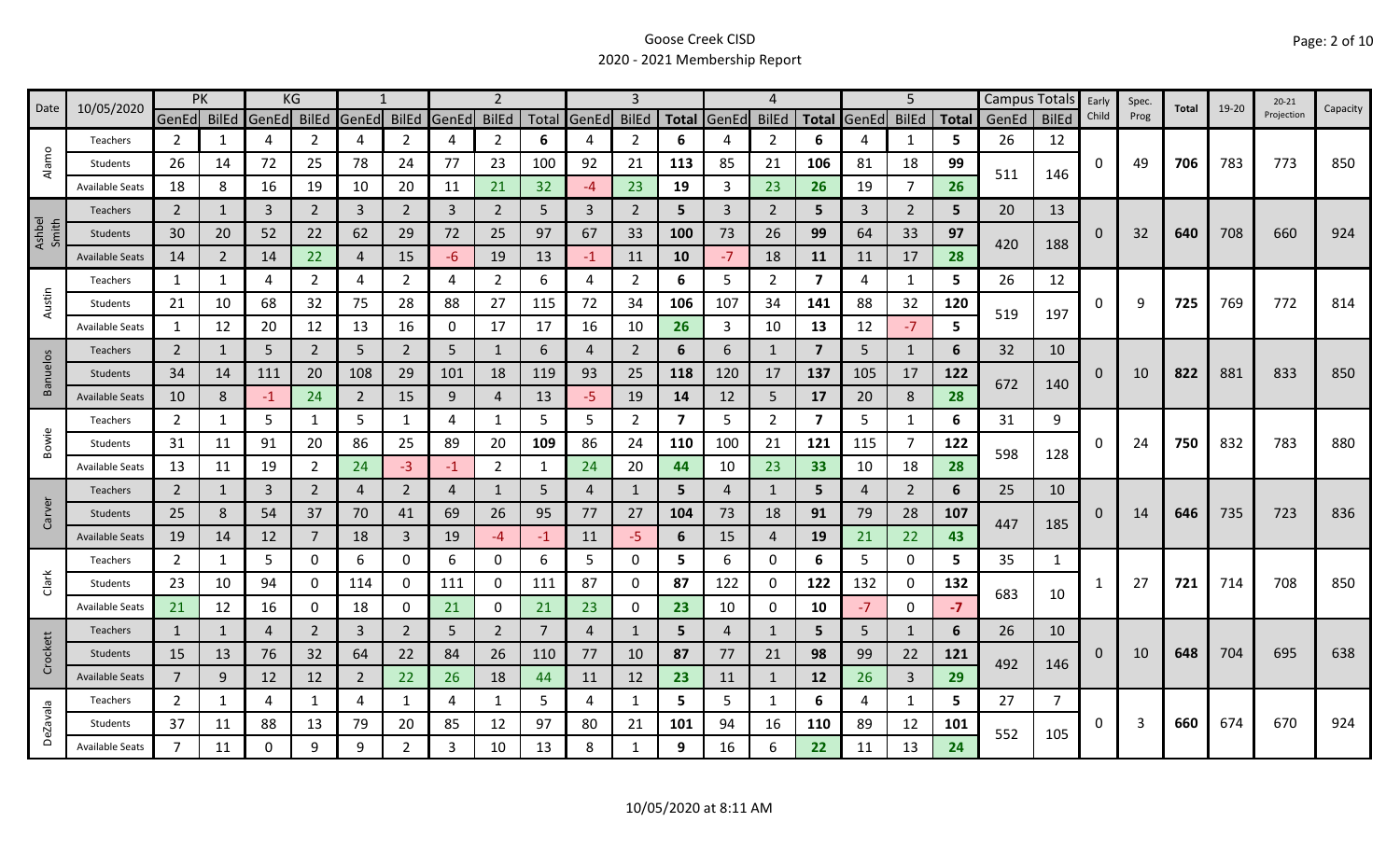| Date               | 10/05/2020             |                | PK             |              | ΚG             |                |                 |                |                |      |                | 3              |                         |                |                |      |                   | 5              |      | Campus Totals |                | Early | Spec. | Total         | 19-20 | $20 - 21$  | Capacity |
|--------------------|------------------------|----------------|----------------|--------------|----------------|----------------|-----------------|----------------|----------------|------|----------------|----------------|-------------------------|----------------|----------------|------|-------------------|----------------|------|---------------|----------------|-------|-------|---------------|-------|------------|----------|
|                    |                        | GenEd BilEd    |                | <b>GenEd</b> | BilEd          | GenEd          | <b>BilEd</b>    | GenEd          | <b>BilEd</b>   |      | Total GenEd    | <b>BilEd</b>   |                         | Total GenEd    | <b>BilEd</b>   |      | Total GenEd BilEd |                |      | Total GenEd   | <b>BilEd</b>   | Child | Prog  |               |       | Projection |          |
|                    | Teachers               | $\overline{2}$ |                | 4            | 2              | 4              | 2               | 4              | $\overline{2}$ | 6    | 3              | 2              | 5                       |                | $\overline{2}$ | 6    | 4                 | 1              | 5    | 25            | 12             |       |       |               |       |            |          |
| Harlem             | Students               | 26             | 12             | 68           | 40             | 72             | 46              | 78             | 21             | 99   | 56             | 15             | 71                      | 83             | 23             | 106  | 82                | 20             | 102  | 465           | 177            | 0     | 26    | 668           | 696   | 707        | 814      |
|                    | <b>Available Seats</b> | 18             | 10             | 20           |                | 16             | $-2$            | 10             | 23             | 33   | 10             | 29             | 39                      | 5              | 21             | 26   | 18                | 5              | 23   |               |                |       |       |               |       |            |          |
| 画                  | Teachers               |                |                |              |                |                |                 |                | $\overline{2}$ | 9    | $\overline{7}$ | 2              | 9                       |                | 2              | 9    | 7                 | $\overline{2}$ | 9    | 28            | 8              |       |       |               |       |            |          |
| Highlands          | Students               |                |                |              |                |                |                 | 140            | 38             | 178  | 142            | 41             | 183                     | 148            | 41             | 189  | 157               | 39             | 196  | 587           | 159            | 0     | 11    | 757           | 812   | 756        | 814      |
|                    | <b>Available Seats</b> |                |                |              |                |                |                 | - 14           | 6              | 20   | 12             | 3              | 15                      | 6              | 3              | 9    | 18                | 11             | 29   |               |                |       |       |               |       |            |          |
|                    | Teachers               | 4              | $\overline{2}$ | 8            | $\overline{2}$ | $\overline{7}$ | $2\overline{ }$ |                |                |      |                |                |                         |                |                |      |                   |                |      | 19            | 6              |       |       |               |       |            |          |
| Hopper             | Students               | 57             | 24             | 146          | 34             | 141            | 30              |                |                |      |                |                |                         |                |                |      |                   |                |      | 344           |                |       | 8     | 441           | 496   | 467        | 462      |
|                    | <b>Available Seats</b> | 31             | 20             | 30           | 10             | 13             | 14              |                |                |      |                |                |                         |                |                |      |                   |                |      |               | 88             |       |       |               |       |            |          |
|                    | Teachers               | $\mathbf{2}$   | 1              | 4            | 2              | 4              | $\mathbf{2}$    | 4              | 2              | 6    | 3              | $\overline{2}$ | 5                       | 3              | 2              | 5    | 3                 | $\overline{2}$ | 5    | 23            | 13             |       |       |               |       |            |          |
| Lamar              | Students               | 25             | 20             | 47           | 24             | 74             | 33              | 73             | 25             | 98   | 75             | 28             | 103                     | 59             | 30             | 89   | 79                | 16             | 95   |               |                | -1    | 17    | 626           | 670   | 676        | 858      |
|                    | <b>Available Seats</b> | 19             | $\overline{2}$ | 41           | 20             | 14             | 11              | 15             | 19             | 34   | -9             | 16             | 7                       |                | 14             | 21   | -4                | 34             | 30   | 432           | 176            |       |       |               |       |            |          |
|                    | <b>Teachers</b>        | $\mathbf{1}$   | 1              | 2            |                | $\overline{2}$ | 1               | 2              | $\mathbf{1}$   | 3    | $\overline{2}$ | $\overline{2}$ | 4                       | $\overline{2}$ | $\overline{2}$ | 4    | $\overline{2}$    | 1              | 3    | 13            | 9              |       |       |               |       |            |          |
| Jacinto            | <b>Students</b>        | 21             | 10             | 34           | 13             | 41             | 21              | 42             | 14             | 56   | 44             | 21             | 65                      | 36             | 28             | 64   | 43                | 17             | 60   |               |                | 0     | 0     | 385           | 442   | 417        | 528      |
| San                | <b>Available Seats</b> | 1              | 12             | 10           | 9              | $\overline{3}$ |                 | $\overline{2}$ | $\bf 8$        | 10   | $\mathbf 0$    | 23             | 23                      | 8              | 16             | 24   | 7                 | 8              | 15   | 261           | 124            |       |       |               |       |            |          |
|                    | Teachers               | 2.0            |                | 5            |                | 6              | $\mathbf 1$     | 5              | $\overline{2}$ |      | 5              | 2              | $\overline{\mathbf{z}}$ | 5              |                | 6    | 5                 | 1              | 6    | 33            | 9              |       |       |               |       |            |          |
| Travis             | Students               | 49             | 12             | 109          | 14             | 109            | 16              | 116            | 22             | 138  | 118            | 25             | 143                     | 111            | 22             | 133  | 108               | 12             | 120  |               |                | 0     | 12    | 855           | 889   | 854        | 880      |
|                    | <b>Available Seats</b> | -5             | 10             | 1            | 8              | 23             | 6               | -6             | 22             | 16   | -8             | 19             | 11                      | $-1$           | $\mathbf 0$    | -1   | 17                | 13             | 30   | 720           | 123            |       |       |               |       |            |          |
|                    | <b>Teachers</b>        | $\overline{2}$ |                | 5            |                | 4              |                 | 5              | 1              | 6    | 5              |                | 6                       | 5              |                | 6    | 5                 |                | 6    | 31            | $\overline{7}$ |       |       |               |       |            |          |
| Victoria<br>Walker | Students               | 19             | 13             | 94           | 15             | 81             | 17              | 85             | 20             | 105  | 82             | 19             | 101                     | 94             | 10             | 104  | 99                | 18             | 117  | 554           | 112            | 20    | 20    | 706           | 777   | 750        | 924      |
|                    | <b>Available Seats</b> | 25             | 9              | 16           |                |                | 5               | 25             | $\overline{2}$ | 27   | 28             | 3              | 31                      | 16             | 12             | 28   | 26                |                | 33   |               |                |       |       |               |       |            |          |
| Total              | Teachers               | 29             | 16             | 65           | 23             | 65             | 23              | 66             | 22             | 88   | 62             | 24             | 86                      | 68             | 22             | 90   | 65                | 18             | 83   | 420           | 148            | 23    | 272   | 10,756 11,582 |       | 11,244     | 12,846   |
|                    | Students               | 439            | 202            | 1204         | 341            | 1254           | 381             | 1310           | 317            | 1627 | 1248           | 344            | 1592                    | 1382           | 328            | 1710 | 1420              | 291            | 1711 | 8,257         | 2204           |       |       |               |       |            |          |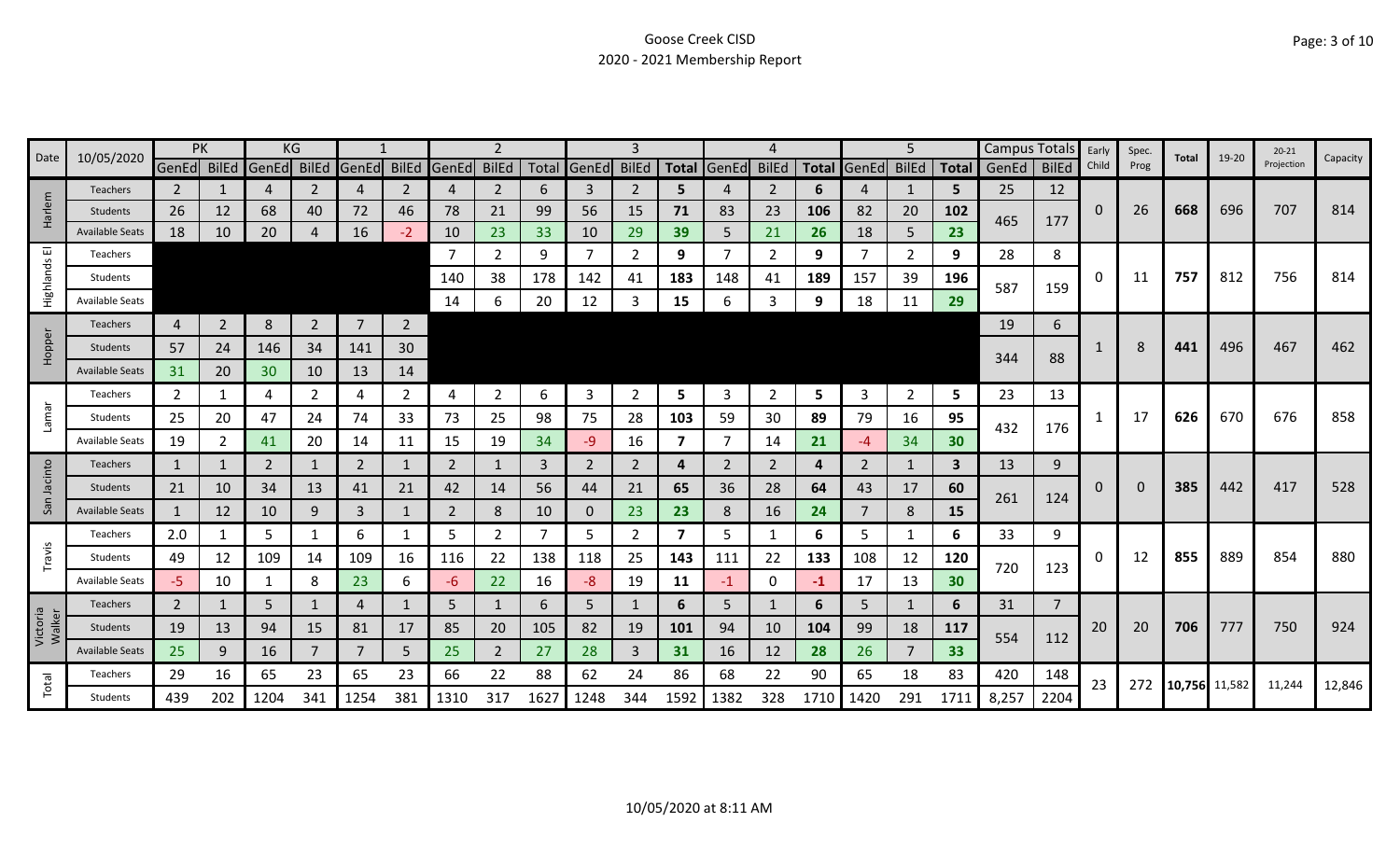#### 10/05/2020 at 8:11 AM

| <b>Campus</b> | $6\phantom{1}$ | $\overline{\mathbf{z}}$ | 8              | $\mathbf{9}$   | 10                  | 11    | 12             |                   |      | <b>Campus Totals</b> |                                       |                 |
|---------------|----------------|-------------------------|----------------|----------------|---------------------|-------|----------------|-------------------|------|----------------------|---------------------------------------|-----------------|
|               |                |                         |                |                |                     |       |                | <b>Enrollment</b> |      |                      | Core Ratio   19-20   20-21 Projection | <b>Capacity</b> |
| <b>BJS</b>    | 348            | 360                     | 320            |                |                     |       |                | 1,028             | 22.8 | 977                  | 1,023                                 | 958             |
| CBJ           | 350            | 337                     | 371            |                |                     |       |                | 1,058             | 22.5 | 1,065                | 1,076                                 | 1,198           |
| GJS           | 417            | 392                     | 380            |                |                     |       |                | 1,189             | 25.3 | 1,150                | 1,149                                 | 1,164           |
| HMJ           | 343            | 349                     | 321            |                |                     |       |                | 1,013             | 20.3 | 1,031                | 1,041                                 | 1,176           |
| <b>HJS</b>    | 456            | 416                     | 418            |                |                     |       |                | 1,290             | 24.3 | 1,214                | 1,267                                 | 1,272           |
| REL           |                |                         |                | 488            | 473                 | 462   | 392            | 1,815             | 25.2 | 1,794                | 1,842                                 | 1,968           |
| <b>RSS</b>    |                |                         |                | 498            | 529                 | 529   | 494            | 2,050             | 24.0 | 2,148                | 2,124                                 | 2,554           |
| GCM           |                |                         |                | 542            | 531                 | 555   | 541            | 2,169             | 27.5 | 2,117                | 2,167                                 | 2,536           |
| PHC           | $\mathbf 0$    | $\mathsf 0$             | $\mathbf 0$    | $\pmb{0}$      | $\mathsf{O}\xspace$ | 6     | 84             | 90                | 5.3  | 126                  | 35                                    |                 |
| Impact        |                |                         |                | 118            | 101                 | 96    | 96             | 411               | 24.2 | 412                  | 400                                   |                 |
| Point         | $\mathbf 0$    | $\mathbf 0$             | $\overline{4}$ | $\overline{2}$ | $\mathbf{3}$        | 4     | $5\phantom{.}$ | 18                | 1.6  | 61                   | 40                                    |                 |
| <b>SCTHS</b>  |                |                         |                | 131            | 93                  | 65    | 57             | 346               | 23.9 | 237                  | 228                                   |                 |
| Total         | 1,914          | 1,854                   | 1,814          | 1,779          | 1,730               | 1,717 | 1,669          | 12,477            |      | 12,332               | 12,392                                |                 |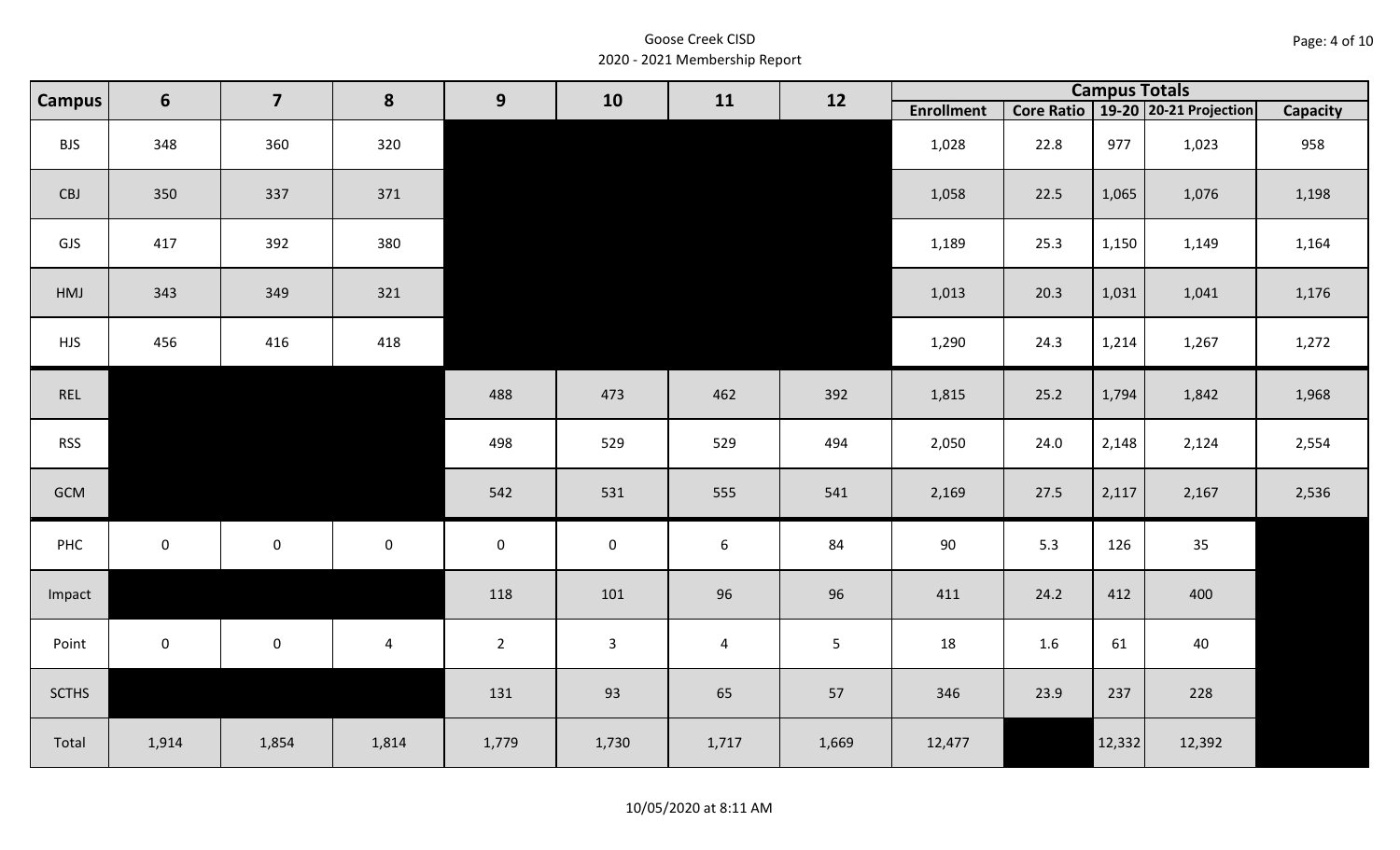|                     | Total            | No Code        | Speech Only | Mainstream   | Self-Cont<br>50-60% | Self-Cont<br>$>60\%$ | <b>EC SpEd Program</b> | Homebound      |
|---------------------|------------------|----------------|-------------|--------------|---------------------|----------------------|------------------------|----------------|
| Alamo               | $\mathbf 0$      | $\pmb{0}$      | $\pmb{0}$   | $\pmb{0}$    | $\pmb{0}$           | $\mathbf 0$          | $\mathbf 0$            | $\mathbf 0$    |
| Ashbel Smith        | 16               | $\overline{2}$ | $\pmb{0}$   | $\mathbf 0$  | $\mathbf 0$         | $\overline{2}$       | 12                     | $\mathbf 0$    |
| Austin              | $\overline{0}$   | $\pmb{0}$      | $\pmb{0}$   | $\pmb{0}$    | $\pmb{0}$           | $\pmb{0}$            | $\mathbf 0$            | $\mathbf 0$    |
| Banuelos            | $\overline{4}$   | $\pmb{0}$      | $\pmb{0}$   | $\mathbf 0$  | $\mathbf 0$         | $\mathbf{1}$         | $\mathbf{3}$           | $\mathbf 0$    |
| Bowie               | 10               | $\overline{3}$ | $\pmb{0}$   | $\pmb{0}$    | $\pmb{0}$           | $\mathbf 0$          | $\overline{7}$         | $\mathbf 0$    |
| Carver              | $\mathbf 0$      | $\pmb{0}$      | $\pmb{0}$   | $\mathbf 0$  | $\pmb{0}$           | $\mathbf 0$          | $\mathsf{O}\xspace$    | $\mathsf 0$    |
| Clark               | $\boldsymbol{6}$ | $\pmb{0}$      | $\pmb{0}$   | $\pmb{0}$    | $\pmb{0}$           | $\mathbf 0$          | 5                      | $\mathbf{1}$   |
| Crockett            | $\overline{2}$   | $\pmb{0}$      | $\pmb{0}$   | $\mathsf 0$  | $\mathbf 0$         | $\pmb{0}$            | $\overline{2}$         | $\mathbf 0$    |
| DeZavala            | $\mathbf 0$      | $\pmb{0}$      | $\pmb{0}$   | $\pmb{0}$    | $\pmb{0}$           | $\pmb{0}$            | $\mathbf 0$            | $\mathbf 0$    |
| Harlem              | 11               | $\pmb{0}$      | $\pmb{0}$   | $\mathbf 0$  | $\mathbf 0$         | $\pmb{0}$            | 11                     | $\mathbf 0$    |
| <b>Highlands El</b> | $\mathbf 0$      | $\pmb{0}$      | $\pmb{0}$   | $\pmb{0}$    | $\pmb{0}$           | $\mathbf 0$          | $\mathbf 0$            | $\mathbf 0$    |
| Hopper              | $\boldsymbol{6}$ | $\mathbf{1}$   | $\pmb{0}$   | $\mathbf{1}$ | $\mathsf 0$         | $\mathbf 0$          | $\overline{4}$         | $\mathbf 0$    |
| Lamar               | $\mathbf 1$      | $\pmb{0}$      | $\mathbf 1$ | $\pmb{0}$    | $\pmb{0}$           | $\pmb{0}$            | $\pmb{0}$              | $\mathbf 0$    |
| San Jacinto         | $\pmb{0}$        | $\pmb{0}$      | $\pmb{0}$   | $\mathbf 0$  | $\mathbf 0$         | $\mathbf 0$          | $\mathsf 0$            | $\mathsf 0$    |
| Travis              | 11               | $\overline{4}$ | $\pmb{0}$   | $\pmb{0}$    | $\pmb{0}$           | $\pmb{0}$            | $\overline{7}$         | $\overline{0}$ |
| Victoria Walker     | 23               | $\mathbf{3}$   | 20          | $\mathbf 0$  | $\mathbf 0$         | $\pmb{0}$            | $\mathsf{O}\xspace$    | $\mathbf 0$    |
| District            | 90               | 13             | 21          | $\mathbf{1}$ | $\pmb{0}$           | $\mathbf{3}$         | 51                     | $\mathbf{1}$   |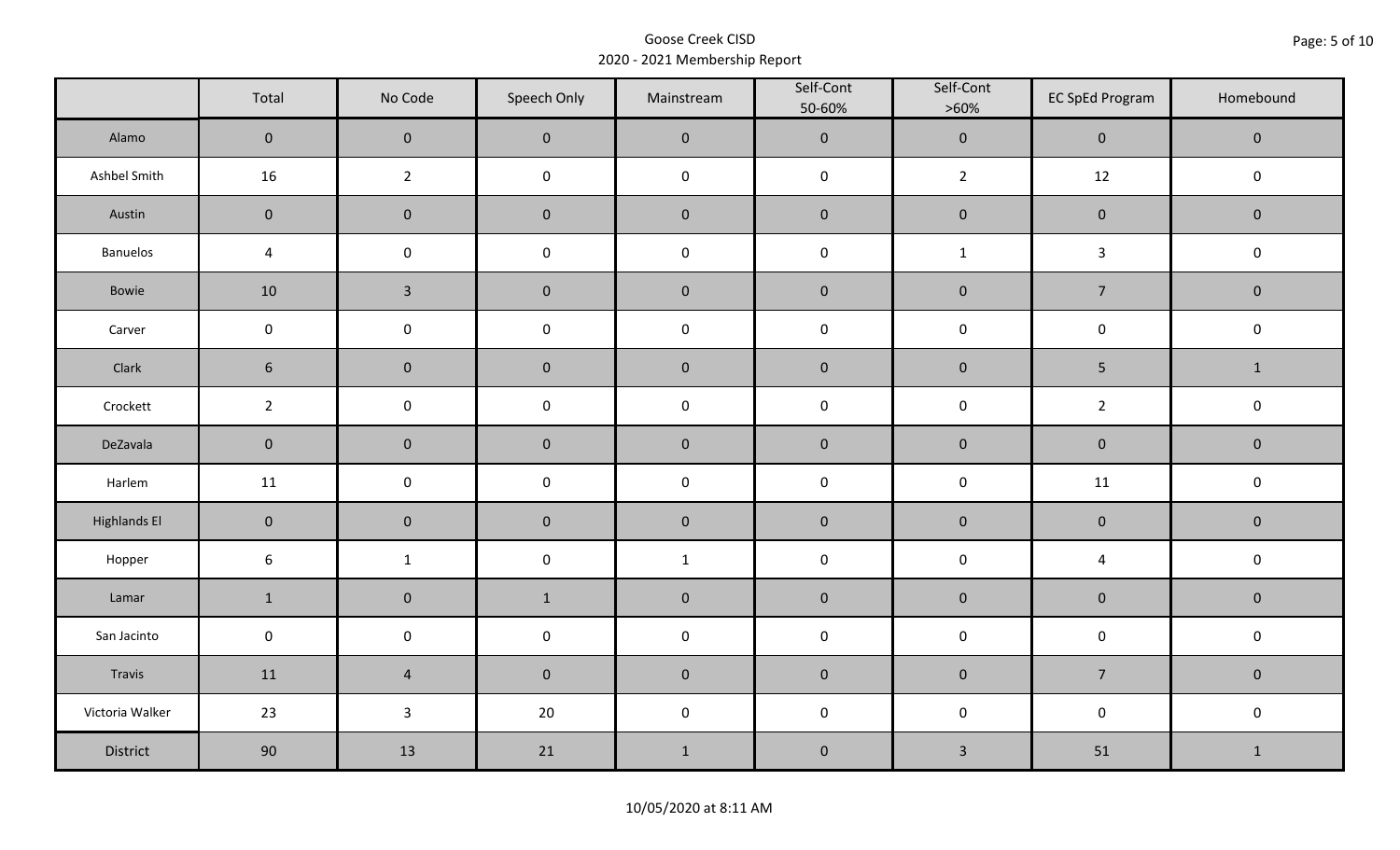| PK<br>Date         |                    | KG             |                    | $\mathbf{1}$   |                    |                | $\overline{2}$ |                                       | $\overline{3}$ |                | $\overline{4}$ |             |                     | $\overline{5}$ |                  |                 | <b>Campus Totals</b> |                    |              |                |
|--------------------|--------------------|----------------|--------------------|----------------|--------------------|----------------|----------------|---------------------------------------|----------------|----------------|----------------|-------------|---------------------|----------------|------------------|-----------------|----------------------|--------------------|--------------|----------------|
|                    | Bilingual Bil Gate |                | Bilingual Bil Gate |                | Bilingual Bil Gate |                |                | Bilingual Bil Gate Bilingual Bil Gate |                |                | <b>NAC</b>     | Bilingual   | <b>Bil Gate</b>     | <b>NAC</b>     | <b>Bilingual</b> | <b>Bil Gate</b> | <b>NAC</b>           | Bilingual Bil Gate |              | <b>NAC</b>     |
| Alamo              | 14                 | $\mathbf 0$    | 25                 | $\mathbf 0$    | 24                 | $\mathbf 0$    | 22             | $\mathbf{1}$                          | 27             | $\overline{2}$ | $\overline{7}$ | 31          | $\overline{2}$      | 12             | 30               | $\mathbf{1}$    | 13                   | 173                | 6            | 32             |
| Ashbel<br>Smith    | 20                 | $\mathbf 0$    | 28                 | $\mathbf 0$    | 27                 | $\mathbf 0$    | 25             | $\mathbf{0}$                          | 31             | $\mathbf{0}$   | 12             | 24          | $\overline{0}$      | 13             | 33               | $\overline{0}$  | 32                   | 188                | $\mathbf{0}$ | $\overline{0}$ |
| Austin             | 10                 | $\mathbf 0$    | 32                 | $\mathbf 0$    | 27                 | $\mathbf 0$    | 24             | $\mathbf 0$                           | 31             | 0              | 13             | 33          | $\mathbf 0$         | 32             | 32               | $\mathbf 0$     | $\mathbf 0$          | 189                | 0            | 0              |
| <b>Banuelos</b>    | 14                 | $\overline{0}$ | 20                 | $\overline{0}$ | 30                 | $\mathbf 0$    | 18             | $\overline{0}$                        | 21             | $\overline{0}$ | 32             | 16          | $\mathbf 0$         | $\overline{0}$ | 13               | $\overline{0}$  | $\mathbf{0}$         | 132                | $\mathbf{0}$ | $\mathbf{0}$   |
| <b>Bowie</b>       | 11                 | $\mathbf 0$    | 24                 | $\mathbf 0$    | 25                 | $\mathbf 0$    | 20             | $\mathbf 0$                           | 24             | $\mathsf{O}$   | $\mathbf 0$    | 21          | $\mathbf 0$         | $\mathbf 0$    | 8                | $\mathbf 0$     | $\mathbf 0$          | 133                | $\mathbf 0$  | 0              |
| Carver             | 8                  | $\mathbf 0$    | 37                 | $\mathbf 0$    | 35                 | $\overline{0}$ | 26             | $\overline{0}$                        | 26             | $\overline{0}$ | $\mathbf{0}$   | 17          | $\overline{0}$      | $\overline{0}$ | 27               | $\overline{0}$  | $\overline{0}$       | 176                | $\mathbf 0$  | $\mathbf 0$    |
| Clark              | 10                 | $\mathbf 0$    | $\mathbf 0$        | $\mathbf 0$    | $\mathbf 0$        | $\mathbf 0$    | 0              | $\mathbf 0$                           | $\mathsf{O}$   | $\mathbf 0$    | $\mathbf 0$    | $\mathbf 0$ | $\mathbf 0$         | $\mathbf 0$    | $\mathbf 0$      | $\mathbf 0$     | $\mathbf 0$          | 10                 | $\mathbf 0$  | $\mathsf{O}$   |
| Crockett           | 13                 | $\mathbf 0$    | 32                 | $\mathbf 0$    | 21                 | $\overline{0}$ | 23             | $\overline{0}$                        | 8              | $\mathbf 0$    | $\mathbf 0$    | 20          | $\overline{0}$      | $\overline{0}$ | 21               | $\mathbf{0}$    | $\overline{0}$       | 138                | $\mathbf 0$  | $\mathbf 0$    |
| DeZavala           | 11                 | $\mathbf 0$    | 13                 | $\mathbf 0$    | 19                 | $\mathbf 0$    | 12             | $\mathbf 0$                           | 20             | $\mathbf 0$    | $\mathbf 0$    | 16          | $\mathbf 0$         | $\mathbf 0$    | 11               | $\mathbf 0$     | $\mathbf 0$          | 102                | $\mathbf 0$  | 0              |
| Harlem             | 12                 | $\mathbf 0$    | 40                 | $\mathbf 0$    | 45                 | $\mathbf 0$    | 22             | $\overline{0}$                        | 13             | $\mathbf{0}$   | $\overline{0}$ | 21          | $\overline{0}$      | $\overline{0}$ | 20               | $\overline{0}$  | $\overline{0}$       | 173                | $\mathbf{0}$ | $\overline{0}$ |
| Highlands<br>E     |                    |                |                    |                |                    |                | 37             | $\mathbf 0$                           | 41             | 0              | 0              | 41          | $\mathsf{O}\xspace$ | $\mathsf{O}$   | 39               | $\mathbf 0$     | $\mathbf 0$          | 158                | 0            | 0              |
| Hopper             | 24                 | $\overline{0}$ | 34                 | $\overline{0}$ | 32                 | $\mathbf 0$    |                |                                       |                |                |                |             |                     |                |                  |                 |                      | 90                 | $\mathbf{0}$ | $\overline{0}$ |
| Lamar              | 20                 | $\mathbf 0$    | 24                 | $\mathbf 0$    | 33                 | $\mathbf 0$    | 24             | $\mathbf 0$                           | 25             | $\mathbf 0$    | $\mathbf 0$    | 28          | $\mathbf 0$         | $\mathbf 0$    | 16               | $\mathbf 0$     | $\mathbf 0$          | 170                | $\mathbf 0$  | 0              |
| San Jacinto        | 10                 | $\mathbf 0$    | 13                 | $\overline{0}$ | 20                 | $\mathbf 0$    | 14             | $\overline{0}$                        | 21             | $\mathbf{0}$   | $\mathbf{0}$   | 27          | $\overline{0}$      | $\overline{0}$ | 17               | $\overline{0}$  | $\overline{0}$       | 122                | $\mathbf{0}$ | $\mathbf{0}$   |
| Travis             | 12                 | $\mathbf 0$    | 14                 | $\mathbf 0$    | 16                 | $\mathbf 0$    | 22             | $\mathbf 0$                           | 24             | $\mathsf{O}$   | $\mathbf 0$    | 21          | $\mathbf 0$         | $\mathbf 0$    | 11               | $\mathbf{0}$    | $\mathbf 0$          | 120                | $\mathbf 0$  | 0              |
| Victoria<br>Walker | 13                 | $\mathbf 0$    | 15                 | $\overline{0}$ | 15                 | $\mathbf{0}$   | 20             | $\overline{0}$                        | 19             | $\overline{0}$ | $\mathbf 0$    | 10          | $\overline{0}$      | $\mathbf{0}$   | 18               | $\mathbf{0}$    | $\overline{0}$       | 110                | $\mathbf{0}$ | $\mathbf 0$    |
| Total              | 202                | $\mathbf 0$    | 351                | $\mathbf 0$    | 369                | $\mathbf 0$    | 309            | $\mathbf{1}$                          | 331            | $2^{\circ}$    | 64             | 326         | $\overline{2}$      | 57             | 296              | $\mathbf{1}$    | 45                   | 2184               | 6            | 32             |

Page: 6 of 10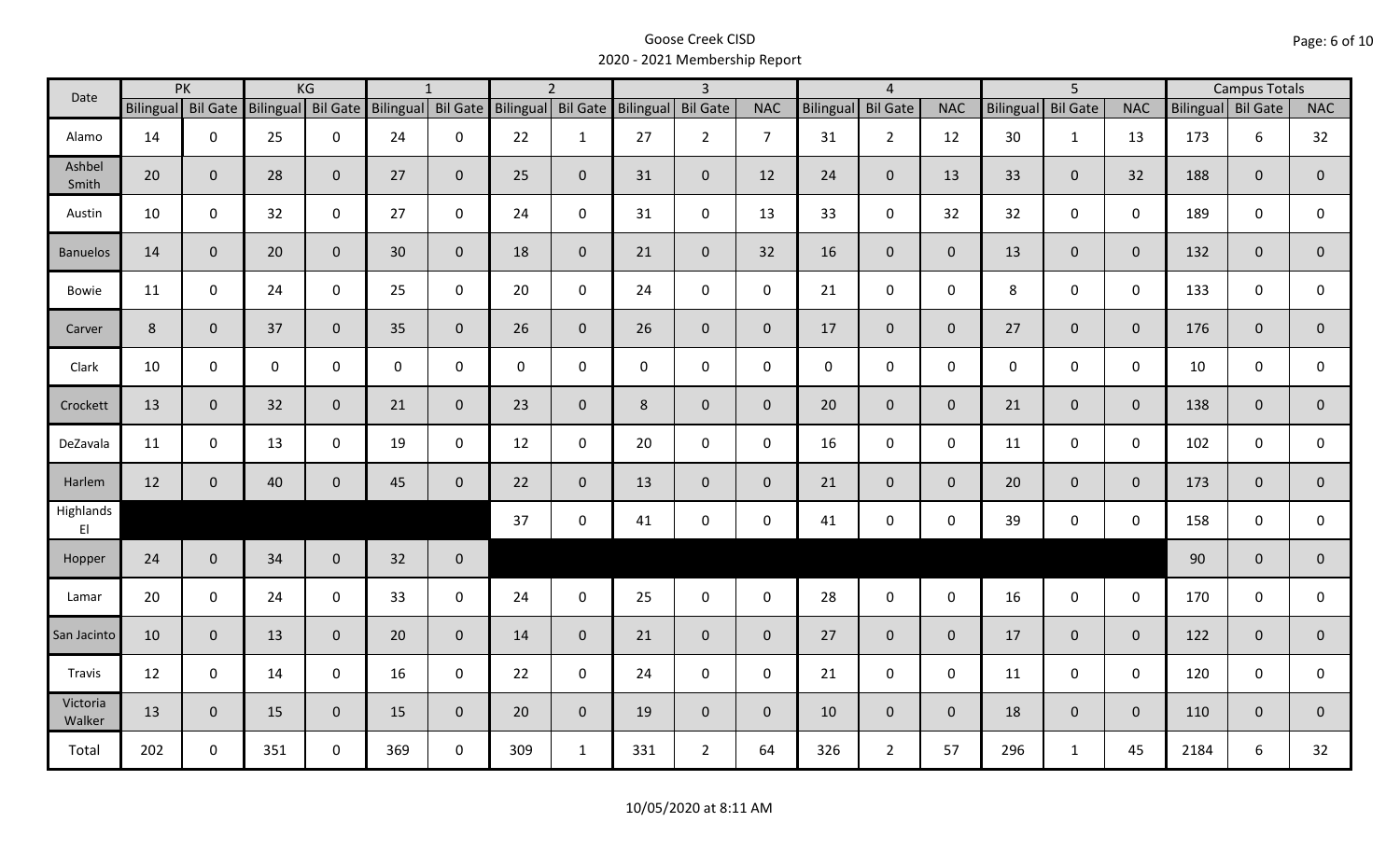| Date                |                | PK              |             | KG              |                | $\overline{1}$  |                | $\overline{2}$  |                 | $\overline{3}$  |                | $\overline{4}$  |                | $\overline{5}$  |             | <b>Campus Totals</b> |
|---------------------|----------------|-----------------|-------------|-----------------|----------------|-----------------|----------------|-----------------|-----------------|-----------------|----------------|-----------------|----------------|-----------------|-------------|----------------------|
|                     | <b>GATE</b>    | <b>Bil GATE</b> | <b>GATE</b> | <b>Bil GATE</b> | GATE           | <b>Bil GATE</b> | <b>GATE</b>    | <b>Bil GATE</b> | <b>GATE</b>     | <b>Bil GATE</b> | <b>GATE</b>    | <b>Bil GATE</b> | <b>GATE</b>    | <b>Bil GATE</b> | <b>GATE</b> | <b>Bil GATE</b>      |
| Alamo               | $\mathbf{0}$   | $\mathbf 0$     | $\pmb{0}$   | $\mathbf 0$     | $\mathbf{1}$   | $\mathbf 0$     | 10             | $\mathbf{1}$    | 8               | $2^{\circ}$     | 13             | $2^{\circ}$     | 14             | $\mathbf{1}$    | 46          | $\boldsymbol{6}$     |
| <b>Ashbel Smith</b> | $\mathbf{0}$   | $\overline{0}$  | $\pmb{0}$   | $\overline{0}$  | $\mathbf{1}$   | $\overline{2}$  | 11             | $\mathbf 0$     | $7\overline{ }$ | $2^{\circ}$     | 6              | $\overline{2}$  | $\overline{3}$ | $\mathbf{1}$    | 28          | $\overline{7}$       |
| Austin              | $\mathbf 0$    | $\mathbf 0$     | $\pmb{0}$   | $\mathbf 0$     | 9              | $\mathbf{1}$    | 16             | $\overline{3}$  | 12              | $\mathbf{3}$    | 30             | $\mathbf{1}$    | 17             | $\mathsf{O}$    | 84          | 8                    |
| <b>Banuelos</b>     | $\overline{0}$ | $\mathbf 0$     | $\pmb{0}$   | $\mathbf 0$     | 11             | $\mathbf{1}$    | 16             | $\mathbf 0$     | 12              | $\overline{4}$  | 18             | $\mathbf{1}$    | 21             | $\overline{4}$  | 78          | 10                   |
| Bowie               | $\mathbf 0$    | $\mathbf 0$     | $\mathbf 0$ | $\mathsf{O}$    | $\mathbf{3}$   | $\mathbf{1}$    | 4              | $\mathbf 0$     | $\mathbf{3}$    | $\mathbf 0$     | 16             | $\mathbf 0$     | 10             | $\mathbf 0$     | 36          | $\mathbf{1}$         |
| Carver              | $\overline{0}$ | $\overline{0}$  | $\pmb{0}$   | $\pmb{0}$       | $\overline{7}$ | $\mathbf 0$     | $2^{\circ}$    | $\pmb{0}$       | $\mathbf{1}$    | $\mathbf{1}$    | $\sqrt{6}$     | $\mathbf{1}$    | $\overline{4}$ | $\mathbf{1}$    | 20          | $\overline{3}$       |
| Clark               | $\mathbf 0$    | $\mathbf 0$     | $\mathbf 0$ | 0               | $5\phantom{.}$ | $\mathbf 0$     | 17             | $\mathbf 0$     | 15              | $\mathbf 0$     | 14             | $\mathbf 0$     | 17             | $\mathbf 0$     | 68          | $\mathsf 0$          |
| Crockett            | $\overline{0}$ | $\mathbf 0$     | $\pmb{0}$   | $\mathbf{0}$    | $\overline{4}$ | $\mathbf{1}$    | 11             | 4               | $7\overline{ }$ | $2^{\circ}$     | 9              | $\mathbf{1}$    | 18             | $\mathbf{1}$    | 49          | $9\,$                |
| DeZavala            | $\mathbf 0$    | $\mathbf 0$     | $\pmb{0}$   | $\mathbf 0$     | 5              | $\mathbf{1}$    | $5\phantom{.}$ | $\mathbf 0$     | $\mathbf{3}$    | $\mathbf{1}$    | 8              | $\mathbf 0$     | 9              | $\mathbf{1}$    | 30          | $\overline{3}$       |
| Harlem              | $\overline{0}$ | $\overline{0}$  | $\mathbf 0$ | $\mathbf{0}$    | $\overline{4}$ | $\overline{0}$  | $\overline{2}$ | $\mathbf 0$     | $7\overline{ }$ | $\overline{2}$  | 11             | $\overline{2}$  | 11             | $\mathbf 0$     | 35          | $\overline{4}$       |
| Highlands El        |                |                 |             |                 |                |                 | 11             | $\mathbf{1}$    | 12              | $\mathbf 0$     | 16             | $\pmb{0}$       | 14             | $\mathbf 0$     | 53          | $\mathbf{1}$         |
| Hopper              | $\overline{0}$ | $\overline{0}$  | $\pmb{0}$   | $\mathbf 0$     | 5 <sub>1</sub> | $\mathbf 0$     |                |                 |                 |                 |                |                 |                |                 | 5           | $\pmb{0}$            |
| Lamar               | $\mathbf 0$    | $\mathbf 0$     | $\mathbf 0$ | $\mathbf 0$     | $\overline{4}$ | $\mathbf 0$     | $\overline{3}$ | $\mathbf{1}$    | $\overline{4}$  | $\overline{4}$  | $\overline{3}$ | 2 <sup>1</sup>  | 5              | $\mathbf 0$     | 19          | $\overline{7}$       |
| San Jacinto         | $\mathbf 0$    | $\overline{0}$  | $\pmb{0}$   | $\mathbf 0$     | $\mathbf 0$    | $\mathbf{1}$    | $\overline{4}$ | $\mathbf 0$     | $\overline{7}$  | $\overline{0}$  | $\overline{2}$ | $\mathbf{1}$    | $\overline{3}$ | $\overline{0}$  | 16          | $\overline{2}$       |
| Travis              | $\mathbf 0$    | $\mathbf 0$     | $\pmb{0}$   | $\mathsf{O}$    | $5\phantom{.}$ | $\mathbf 0$     | 8              | $\mathbf 0$     | 12              | $\mathbf{1}$    | 13             | $\overline{2}$  | 17             | $\mathbf{1}$    | 55          | $\overline{4}$       |
| Victoria<br>Walker  | $\overline{0}$ | $\mathbf 0$     | $\mathbf 0$ | $\mathbf 0$     | $\overline{4}$ | $\overline{2}$  | 12             | $\overline{3}$  | 14              | $\overline{0}$  | 15             | $\mathbf 0$     | 17             | $\mathbf{0}$    | 62          | $5\phantom{.0}$      |
| Total               | $\mathbf 0$    | $\mathbf 0$     | $\mathbf 0$ | $\mathbf{0}$    | 68             | 10              | 132            | 13              | 124             | 22              | 180            | 15              | 180            | 10              | 684         | 70                   |

10/05/2020 at 8:11 AM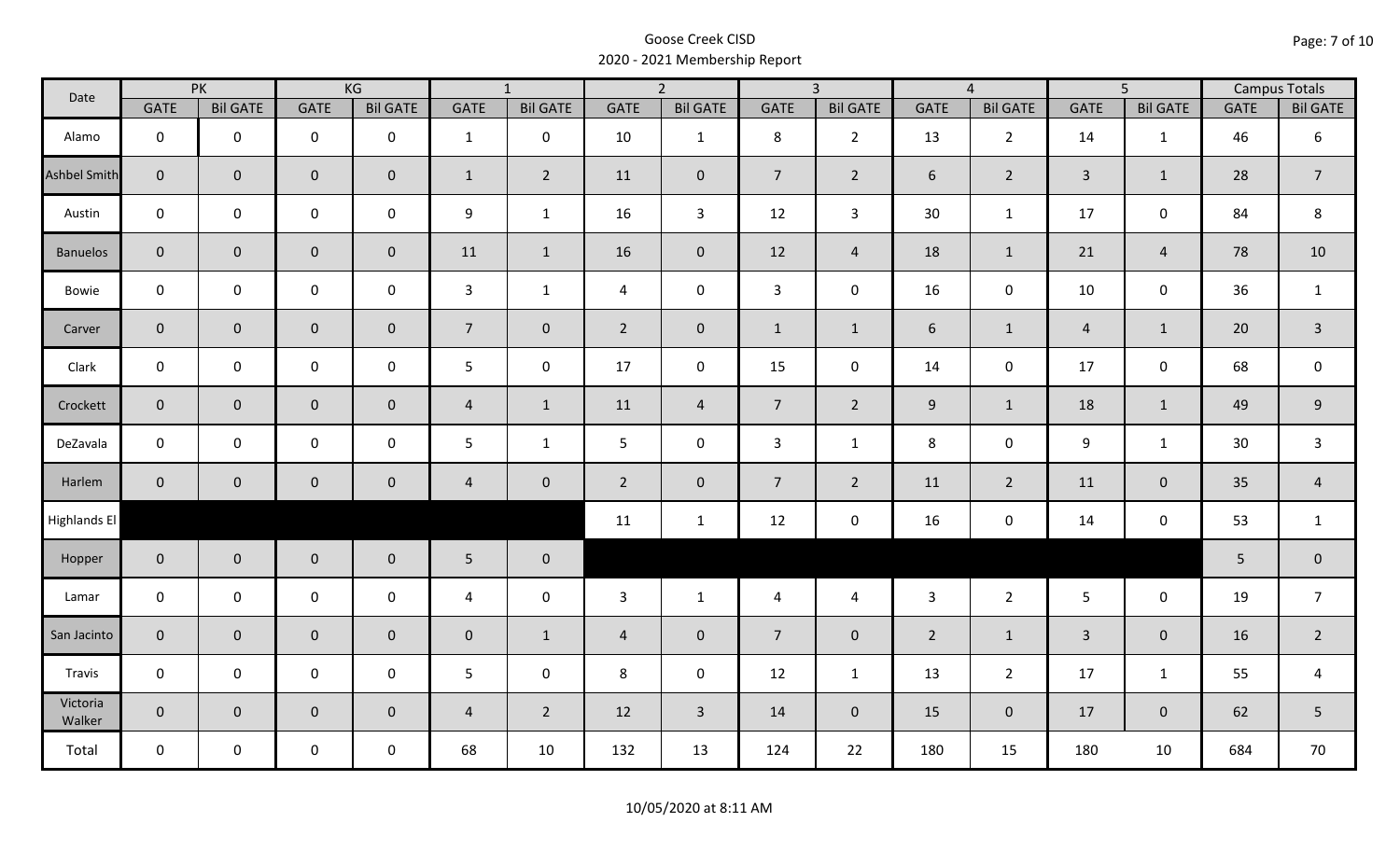|                     | Speech Only      | Inclusion      | Resource <21%       | Resource         | Self-Cont        | Self-Cont        | <b>EC SpEd Program</b> | Homebound           |
|---------------------|------------------|----------------|---------------------|------------------|------------------|------------------|------------------------|---------------------|
|                     |                  |                |                     | 21-50%           | 50-60%           | $>60\%$          |                        |                     |
|                     | $\mathbf 0$      | 40             | 41                  | 42               | 43               | 44               | 45                     | $\mathbf{1}$        |
| Alamo               | 10               | 5              | 22                  | $\overline{2}$   | $\overline{2}$   | 17               | $\mathbf 0$            | $\mathbf 0$         |
| Ashbel Smith        | 21               | 5              | 15                  | $\,8\,$          | $\mathbf{1}$     | 13               | 19                     | 0                   |
| Austin              | 30               | $6\,$          | 44                  | $\mathbf{1}$     | $\pmb{0}$        | $\boldsymbol{9}$ | $\pmb{0}$              | $\mathbf{0}$        |
| <b>Banuelos</b>     | 35               | 5              | 28                  | $\boldsymbol{9}$ | $\pmb{0}$        | $\boldsymbol{6}$ | 4                      | $\mathsf{O}\xspace$ |
| Bowie               | 22               | 11             | 31                  | $\overline{7}$   | $\overline{2}$   | 16               | $\bf 8$                | $\mathbf{1}$        |
| Carver              | 25               | 6              | 22                  | $\overline{2}$   | $\mathbf{1}$     | 11               | $\overline{3}$         | $\mathbf 1$         |
| Clark               | 33               | $\overline{4}$ | 26                  | $\overline{2}$   | $\overline{3}$   | 22               | 5                      | $\mathbf 1$         |
| Crockett            | 29               | 17             | 10                  | $\mathbf{1}$     | $\pmb{0}$        | $\overline{7}$   | $\overline{3}$         | $\mathbf 0$         |
| DeZavala            | 21               | 14             | 18                  | 5                | $\pmb{0}$        | $\overline{3}$   | $\pmb{0}$              | $\mathbf 0$         |
| Harlem              | 22               | $\overline{4}$ | 35                  | $\mathbf{1}$     | $\pmb{0}$        | 15               | 11                     | $\mathbf 0$         |
| <b>Highlands El</b> | 21               | 20             | 39                  | $\,$ 8 $\,$      | $\pmb{0}$        | 10               | $1\,$                  | $\mathbf{0}$        |
| Hopper              | 15               | $\overline{7}$ | $\overline{3}$      | $\overline{2}$   | $\mathbf{1}$     | $\overline{3}$   | 5                      | 0                   |
| Lamar               | 17               | 6              | 22                  | $\overline{2}$   | $\mathbf 0$      | 17               | $\mathbf 0$            | $\mathbf{0}$        |
| San Jacinto         | 13               | $\overline{3}$ | 21                  | $\mathbf{1}$     | $\pmb{0}$        | $\pmb{0}$        | $\pmb{0}$              | 0                   |
| Travis              | 33               | $\overline{7}$ | 19                  | $\sqrt{6}$       | $\pmb{0}$        | 5                | $\overline{7}$         | $\mathbf 0$         |
| Victoria Walker     | 53               | $\,8\,$        | 11                  | $\boldsymbol{6}$ | $\pmb{0}$        | 20               | $\pmb{0}$              | $\mathbf 0$         |
| <b>BJS</b>          | $\boldsymbol{6}$ | 59             | 12                  | 17               | 26               | $\overline{2}$   | $\pmb{0}$              | $\mathbf{1}$        |
| CBJ                 | 5                | 60             | 16                  | 18               | 21               | 28               | $\pmb{0}$              | 0                   |
| <b>GJS</b>          | 5                | 62             | 14                  | 21               | 28               | 23               | $\mathbf 0$            | $\mathbf{1}$        |
| HMJ                 | $\overline{a}$   | 47             | 26                  | 30               | $\overline{2}$   | 18               | $\pmb{0}$              | 0                   |
| <b>HJS</b>          | $\overline{3}$   | 39             | 23                  | 18               | 21               | 23               | $\pmb{0}$              | 3                   |
| <b>REL</b>          | $\mathbf 1$      | 103            | 44                  | 57               | $\boldsymbol{6}$ | 37               | $\pmb{0}$              | $\mathbf{1}$        |
| <b>RSS</b>          | $\overline{2}$   | 96             | 30                  | 41               | 5                | 49               | $\mathbf{1}$           | $\mathbf 0$         |
| <b>GCM</b>          | $\mathsf 0$      | 120            | 32                  | 51               | $\boldsymbol{6}$ | 30               | $\pmb{0}$              | 3                   |
| Impact              | $\mathbf{1}$     | $\overline{7}$ | $\mathbf 0$         | $\pmb{0}$        | $\pmb{0}$        | $\pmb{0}$        | $\mathbf 0$            | $\mathbf 0$         |
| <b>Stuart CTHS</b>  | $\mathsf 0$      | 38             | $\mathsf{O}\xspace$ | $\pmb{0}$        | $\overline{2}$   | $\pmb{0}$        | $\pmb{0}$              | 0                   |
| PHC                 | $\mathbf 0$      | $\overline{7}$ | $1\,$               | $\mathbf 0$      | $\pmb{0}$        | $\pmb{0}$        | $\pmb{0}$              | $\mathbf 0$         |
| Point               | $\mathsf 0$      | $\pmb{0}$      | $\pmb{0}$           | $\pmb{0}$        | $\pmb{0}$        | $\pmb{0}$        | $\pmb{0}$              | 0                   |
| Elementary          | 400              | 128            | 366                 | 63               | $10\,$           | 174              | 66                     | $\overline{3}$      |
| Secondary           | 27               | 638            | 198                 | 253              | 117              | 210              | $\mathbf{1}$           | 9                   |
| District            | 427              | 766            | 564                 | 316              | 127              | 384              | 67                     | 12                  |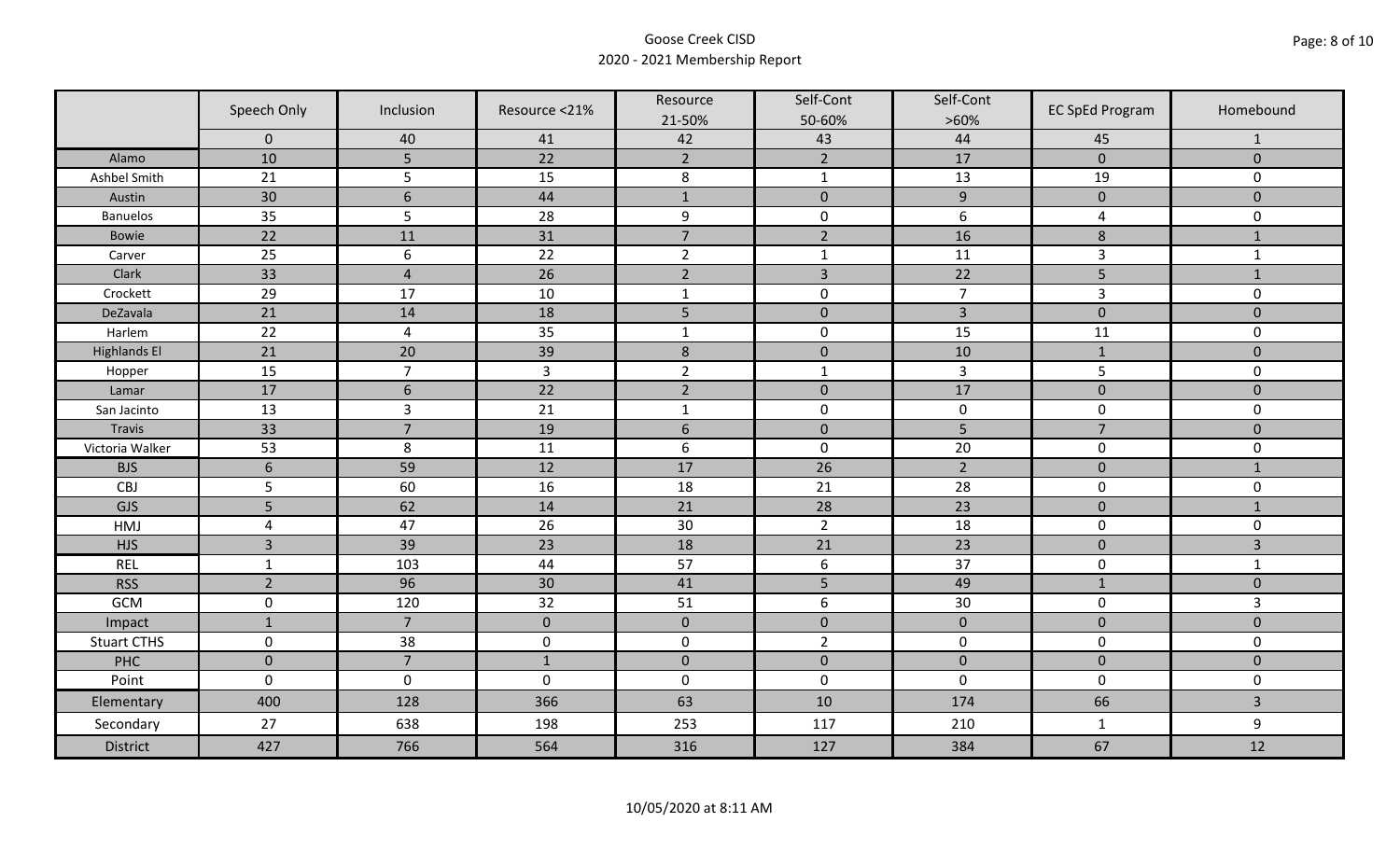|                     | At-Risk | SpEd           | GT             | <b>LEP</b>     | Migrant        | Econ Dis       | Dyslexia        | 504          |
|---------------------|---------|----------------|----------------|----------------|----------------|----------------|-----------------|--------------|
| Alamo               | 431     | 58             | 52             | 209            | $\mathbf{1}$   | 33             | 17              | 29           |
| Ashbel Smith        | 379     | 83             | 35             | 229            | $\overline{3}$ | 36             | $5\overline{)}$ | 13           |
| Austin              | 357     | 91             | 92             | 224            | 9              | 36             | 20              | 42           |
| <b>Banuelos</b>     | 303     | 87             | 88             | 181            | $\mathbf{1}$   | 42             | 16              | 36           |
| Bowie               | 428     | 100            | 37             | 154            | $\overline{4}$ | 33             | 9               | 28           |
| Carver              | 288     | 71             | 23             | 179            | $6\,$          | 20             | 12              | 27           |
| Clark               | 277     | 98             | 68             | 56             | $\mathbf{1}$   | 25             | 22              | 48           |
| Crockett            | 275     | 68             | 58             | 175            | $\,8\,$        | 15             | 18              | 31           |
| DeZavala            | 303     | 63             | 33             | 140            | $\overline{3}$ | 26             | 10              | 24           |
| Harlem              | 378     | 88             | 39             | 175            | $6\,$          | 20             | 13              | 29           |
| <b>Highlands El</b> | 300     | 100            | 54             | 185            | $\mathbf{3}$   | 27             | 33              | 74           |
| Hopper              | 200     | 36             | 5              | 115            | $\mathbf{0}$   | 51             | $\overline{4}$  | 17           |
| Lamar               | 428     | 65             | 26             | 198            | $\overline{4}$ | 17             | 25              | 35           |
| San Jacinto         | 222     | 38             | 18             | 143            | $\mathbf{0}$   | 25             | 10              | 21           |
| Travis              | 387     | 77             | 59             | 181            | $2^{\circ}$    | 36             | 14              | 31           |
| Victoria Walker     | 352     | 98             | 67             | 173            | $\overline{3}$ | 25             | 21              | 41           |
| <b>BJS</b>          | 477     | 128            | 68             | 160            | 5              | 28             | 67              | 112          |
| CBJ                 | 547     | 150            | 107            | 154            | 5              | 26             | 51              | 106          |
| GJS                 | 507     | 156            | 134            | 135            | $\overline{7}$ | 33             | 78              | 131          |
| HMJ                 | 582     | 130            | 62             | 231            | 11             | 16             | 68              | 97           |
| <b>HJS</b>          | 515     | 132            | 140            | 124            | 10             | 32             | 61              | 128          |
| <b>REL</b>          | 838     | 256            | 97             | 241            | 16             | 38             | 107             | 189          |
| <b>RSS</b>          | 760     | 228            | 216            | 196            | 12             | 36             | 109             | 231          |
| <b>GCM</b>          | 1129    | 247            | 203            | 210            | 16             | 39             | 94              | 204          |
| Impact              | 116     | 8              | 73             | 7 <sup>7</sup> | $2^{\circ}$    | 6              | 9               | 19           |
| <b>Stuart CTHS</b>  | 173     | 40             | 18             | 42             | $\overline{4}$ | $6\phantom{.}$ | 28              | 52           |
| <b>PHC</b>          | 77      | 8              | $\overline{3}$ | $5\phantom{.}$ | $\mathbf{1}$   | $\overline{2}$ | $\overline{4}$  | 13           |
| Point               | 18      | $\overline{2}$ | $\mathbf{1}$   | $\overline{3}$ | $\overline{0}$ | $\overline{3}$ | $\mathbf{0}$    | $\mathbf{1}$ |
| Elementary          | 5308    | 1221           | 754            | 2717           | 54             | 467            | 249             | 526          |
| Secondary           | 5739    | 1485           | 1122           | 1508           | 89             | 265            | 676             | 1283         |
| District            | 11047   | 2706           | 1876           | 4225           | 143            | 732            | 925             | 1809         |